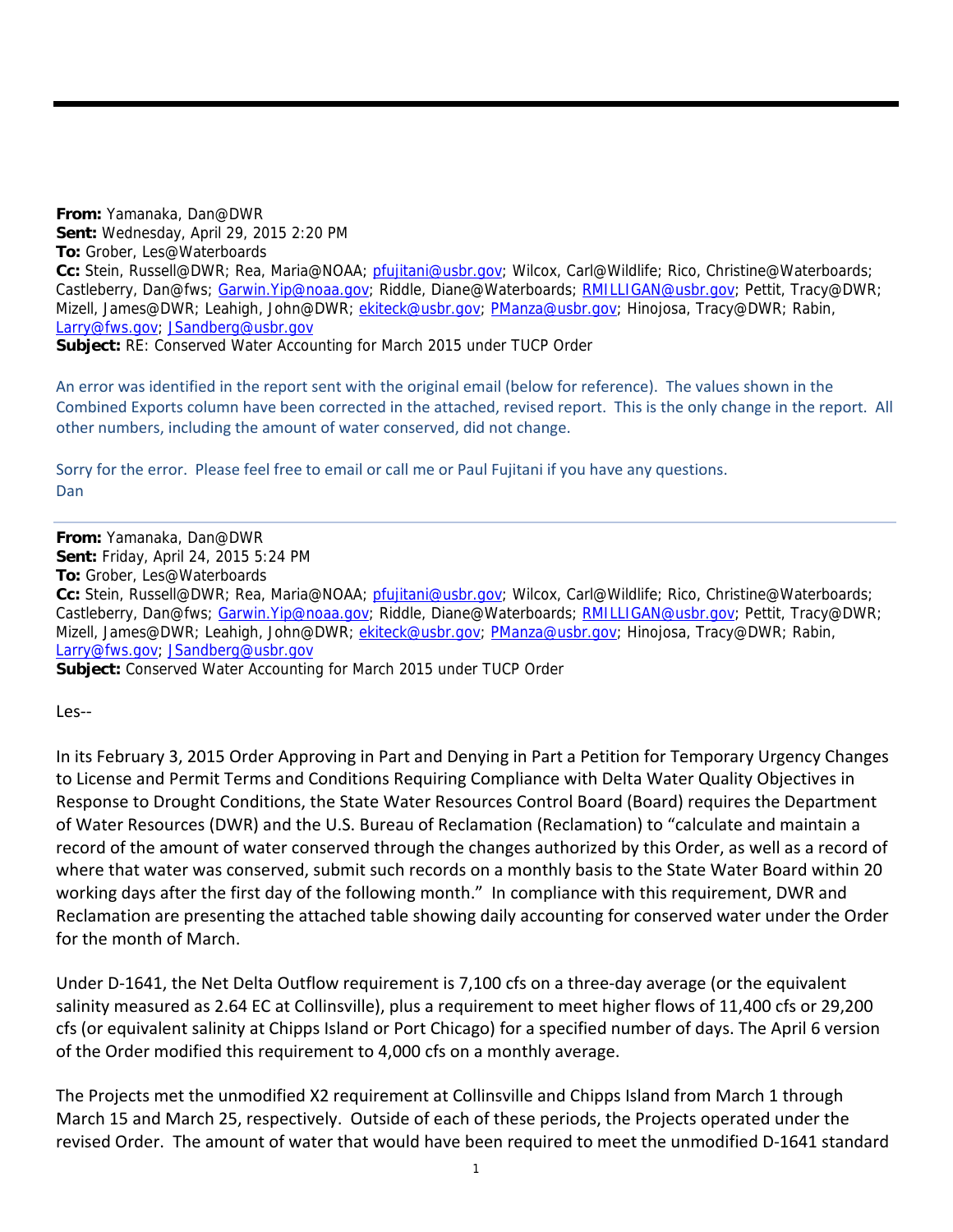for the entire month was determined to be approximately 139 TAF. This amount was conserved upstream by the Projects in March. The cumulative total water conserved under the TUCP in 2015 to approximately 146 TAF.

If you have any questions or would like more information, please contact me at (916) 574‐0456 or Mr. Paul Fujitani at (916) 979‐2197.

Sincerely, Dan

## **Dan Yamanaka**

Chief, Delta Compliance & Modeling Section Operations Control Office 3310 El Camino Avenue, Suite 300 Sacramento, California 95821 (916) 574‐0456 ‐ Office